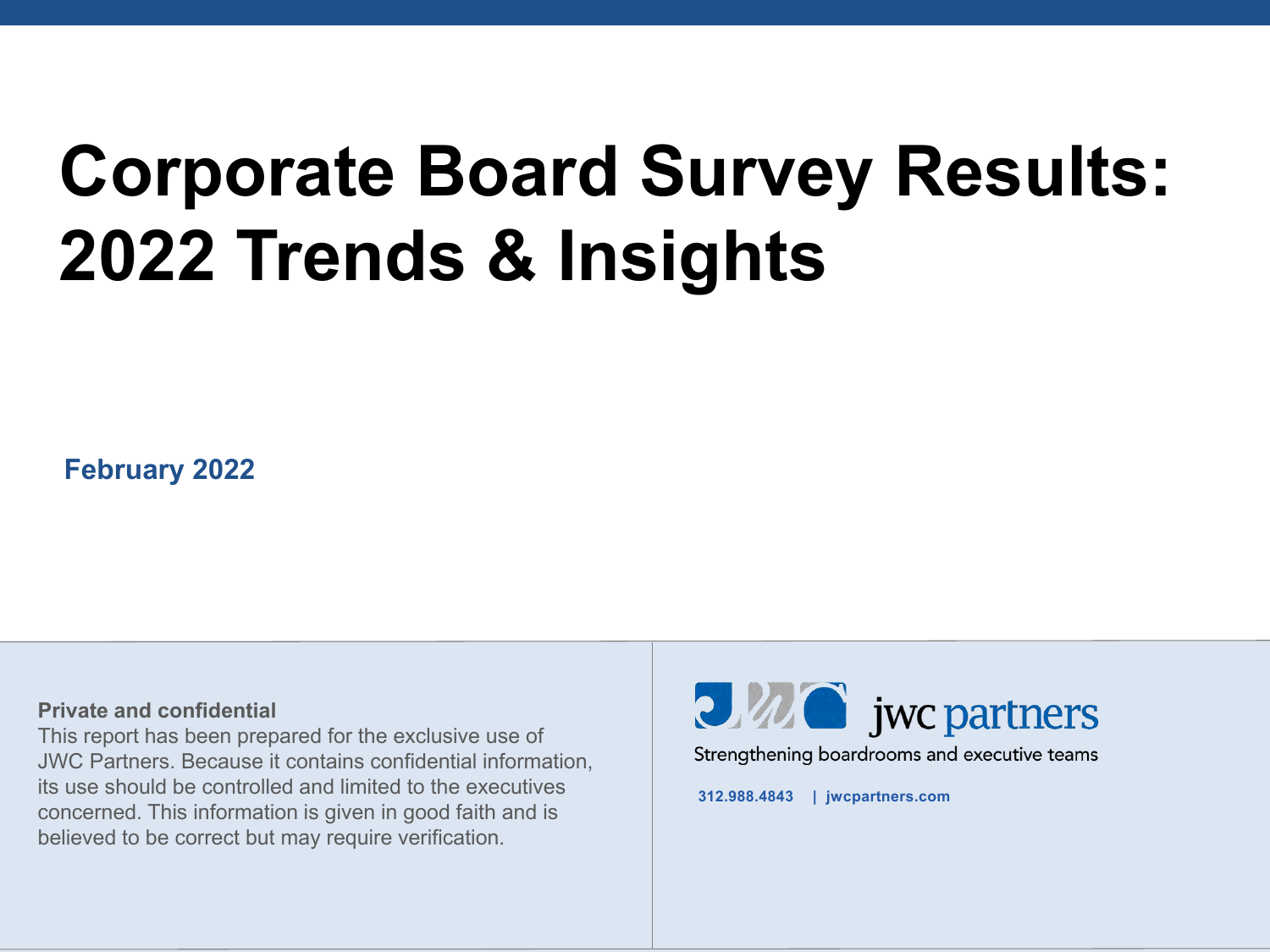# **2022: Summary**

JWC Partners' 2022 survey of board directors reveals new insights about board challenges and increased focus on talent. We are delighted to share these with you. Key findings:

#### **Strategy, Leadership and Technology in the Boardroom**

- Leadership succession and strategy continue to be top issues in the boardroom.
- Directors see ESG, technology and talent as top issues of the future.
- Digital company experience, Millennial/Gen-Z perspective, and diversity are the most underrepresented skills in the boardroom.

#### **Talent**

- Directors report spending more time on talent issues over the last two years.
- Retention of executive talent is the top priority and discussion topic in the boardroom.
- Directors report various methods being used to increase employee retention, with flexible/remote work and extra compensation topping the list.

#### **Pandemic Effects on Board Meetings, Time, and Size**

- Overall time spent on board meetings is declining from pandemic peaks.
- Virtual board meetings will continue in 2022 and beyond.
- Board size has held steady over the last two years, with boards adding new members mainly to diversify representation and skills.



#### **In the Executive Suite, Strategy and Technology Experience are Key Issues**

- Strategic perspective remains the dominant focus for the executive suite of the future.
- Talent was new to the list this year and ranked second.
- Technology expertise fell out of the top two for the first time since 2018.
- ESG continues to rise in importance.
- Executives continue to work remotely at least 2 days per week.

*Please contact JWC Partners for further information about the survey and results. We thank all of the directors for sharing their perspectives.*

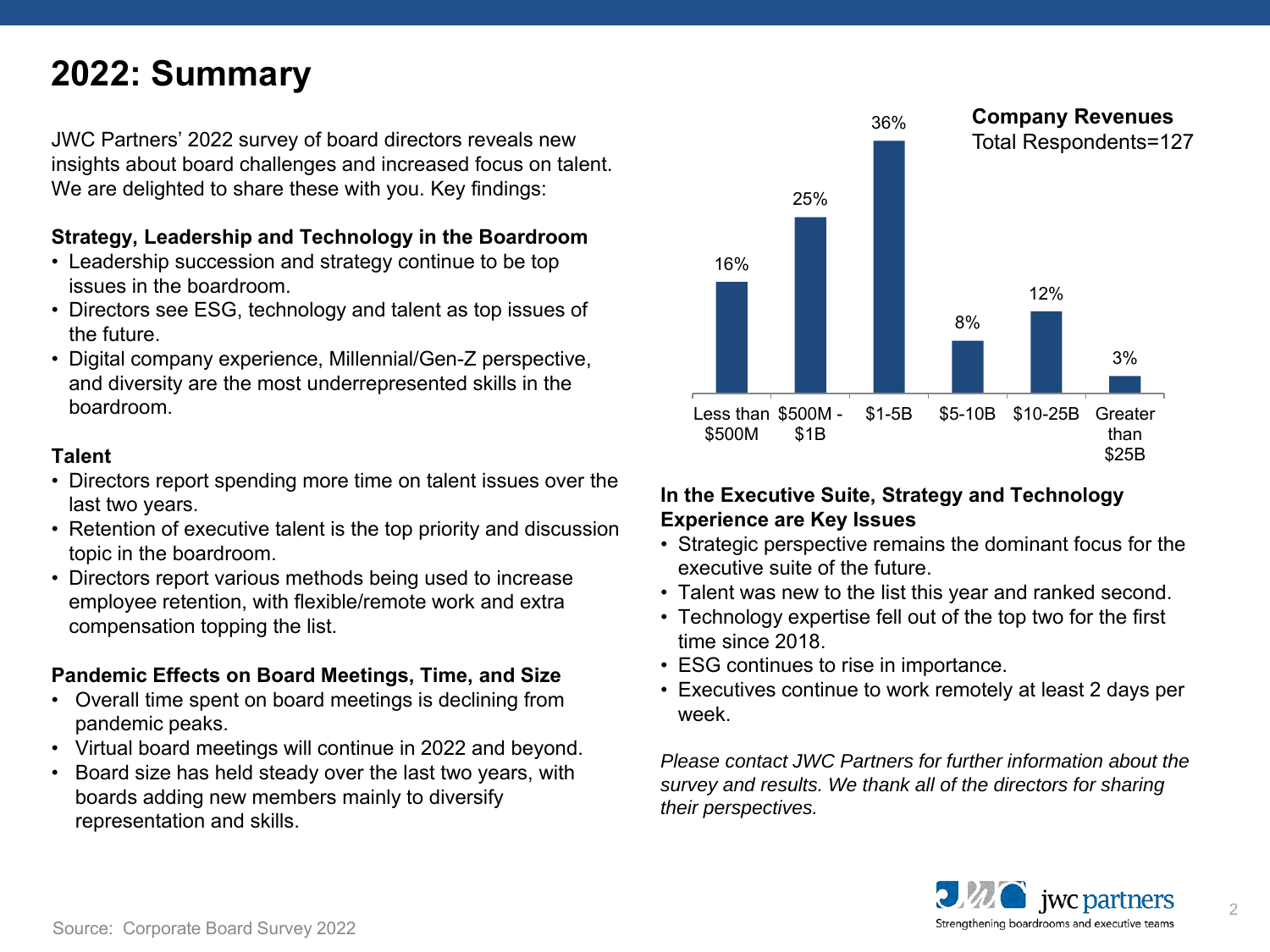# **Directors have considered corporate strategy and CEO succession the most important boardroom topics for over a decade, with talent/HR on the rise**

## **IMPORTANCE OF TOPICS IN BOARDROOM Rating (1-7 scale)**



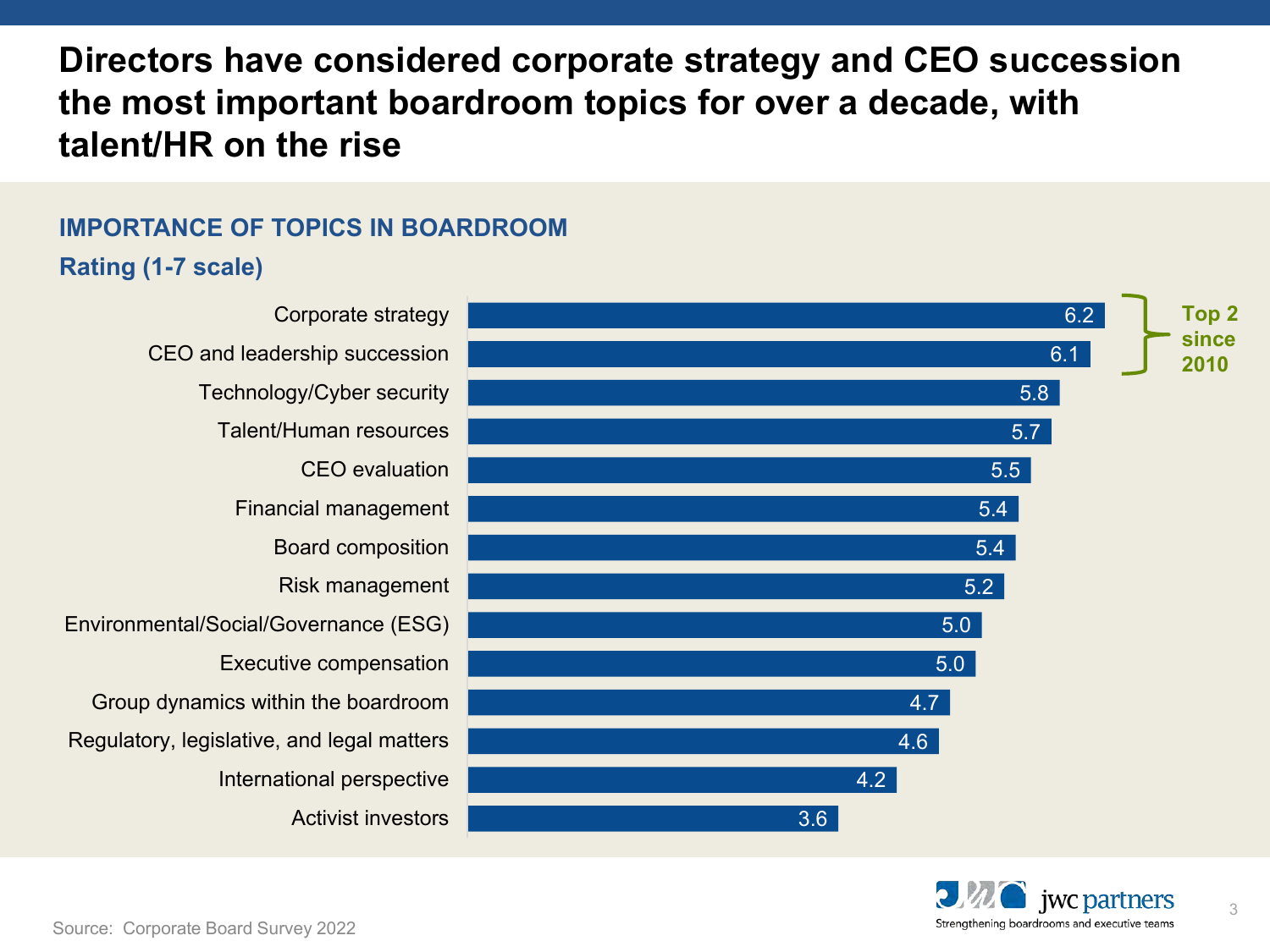# **Directors predict ESG, technology, and talent will be the most important boardroom topics in the future**

#### **IN THE FUTURE, WHICH TWO TOPICS WILL BECOME MOST IMPORTANT, REQUIRING MORE TIME IN THE BOARDROOM?**

#### **Percent selected as top two most important topics**



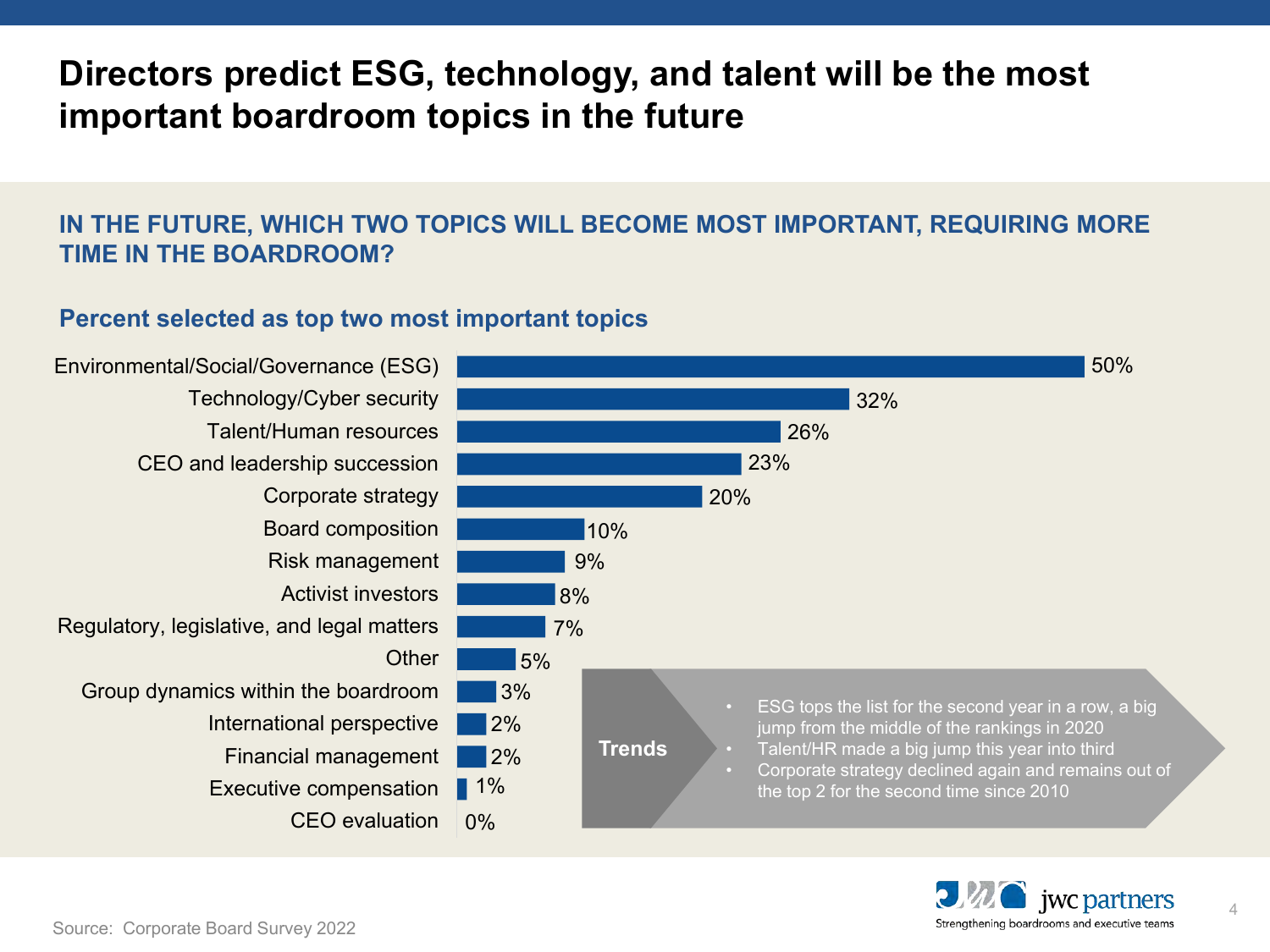**Directors overwhelmingly report spending more time on talent management in recent years and more than a quarter report an increase in trust between executives and entry-level employees**

#### **CHANGES IN TIME SPENT ON TALENT MANAGEMENT IN LAST TWO YEARS**



#### **CHANGES IN TRUST BETWEEN EXECUTIVES AND ENTRY-LEVEL EMPLOYEES IN LAST TWO YEARS**







Source: Corporate Board Survey 2022

5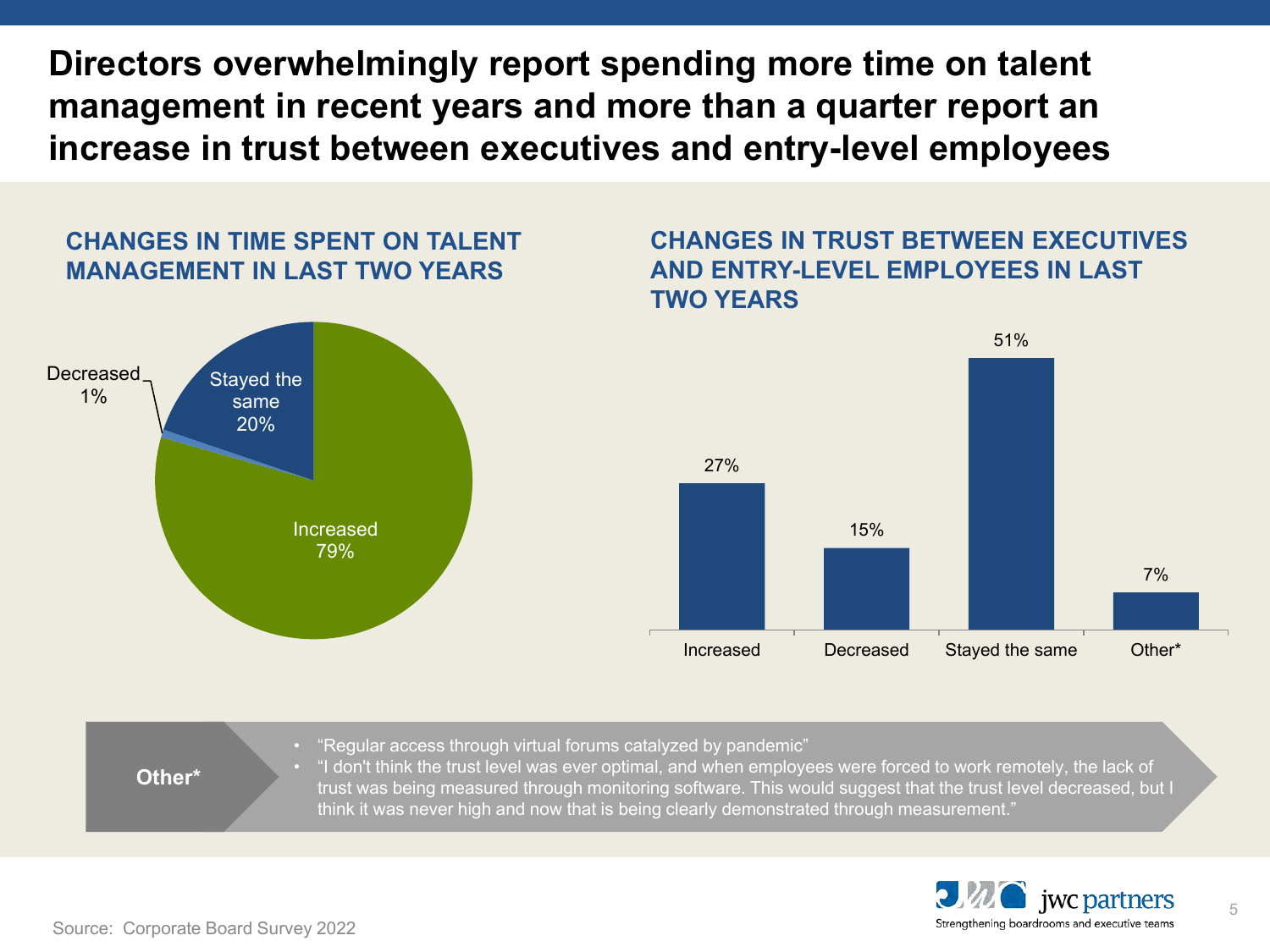**Directors see retention of executive talent as the top HR priority and report a variety of actions taken to increase general employee retention, with flexible/remote work the most common tactic**

#### **KEY HR/TALENT PRIORITIES AND DISCUSSION TOPICS (Rating 1 to 7 scale)**

#### **ACTIONS COMPANIES HAVE TAKEN TO INCREASE RETENTION (Percent)**



• "Equity distribution, more exposure"



6

Source: Corporate Board Survey 2022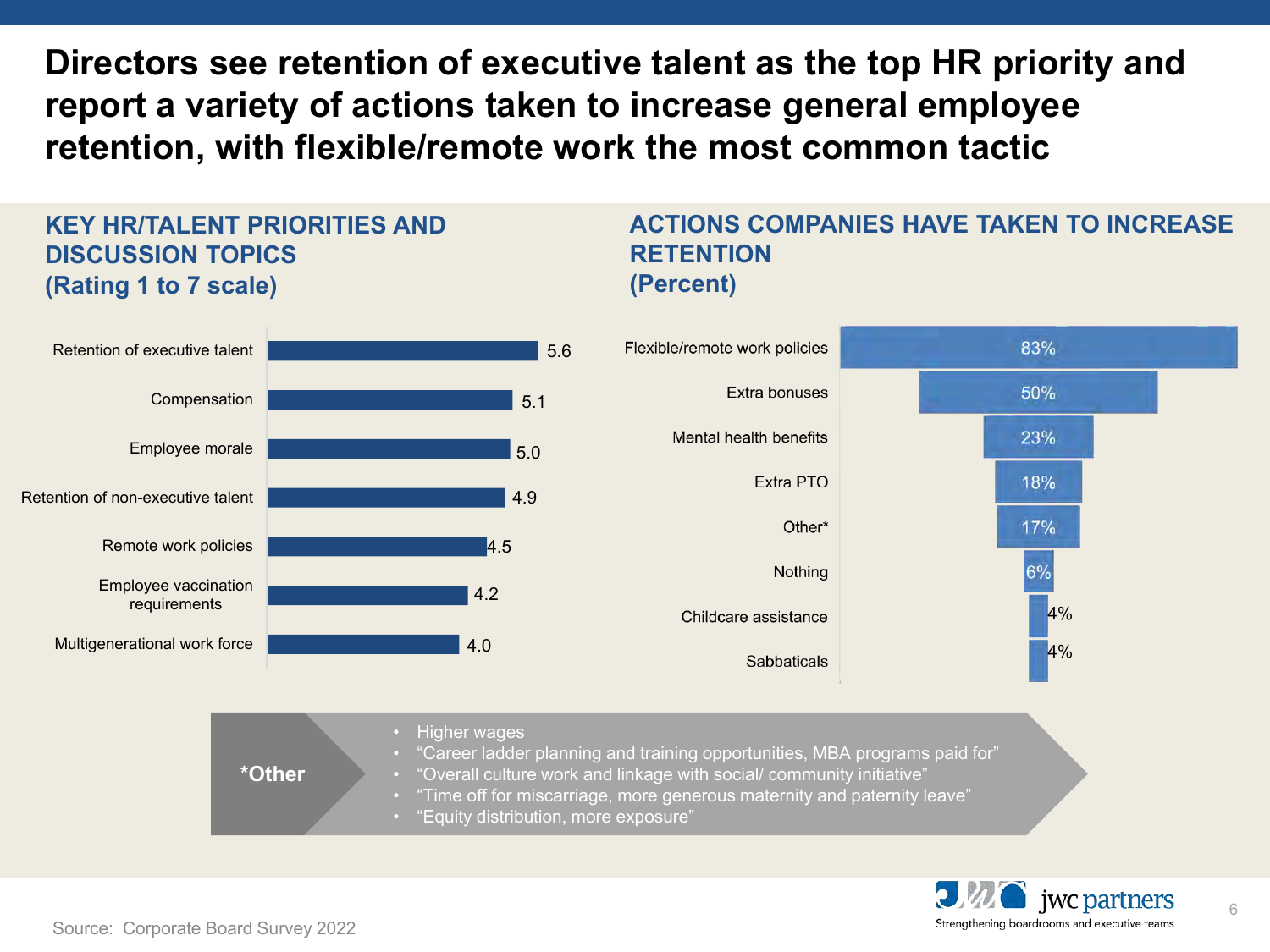# **Directors identify digital company experience, perspective on younger generations, and diversity as the most underrepresented skills in the boardroom today**

### **UNDERREPRESENTED SKILLS AND EXPERIENCE**

#### **Percent selected as top three most important topics**



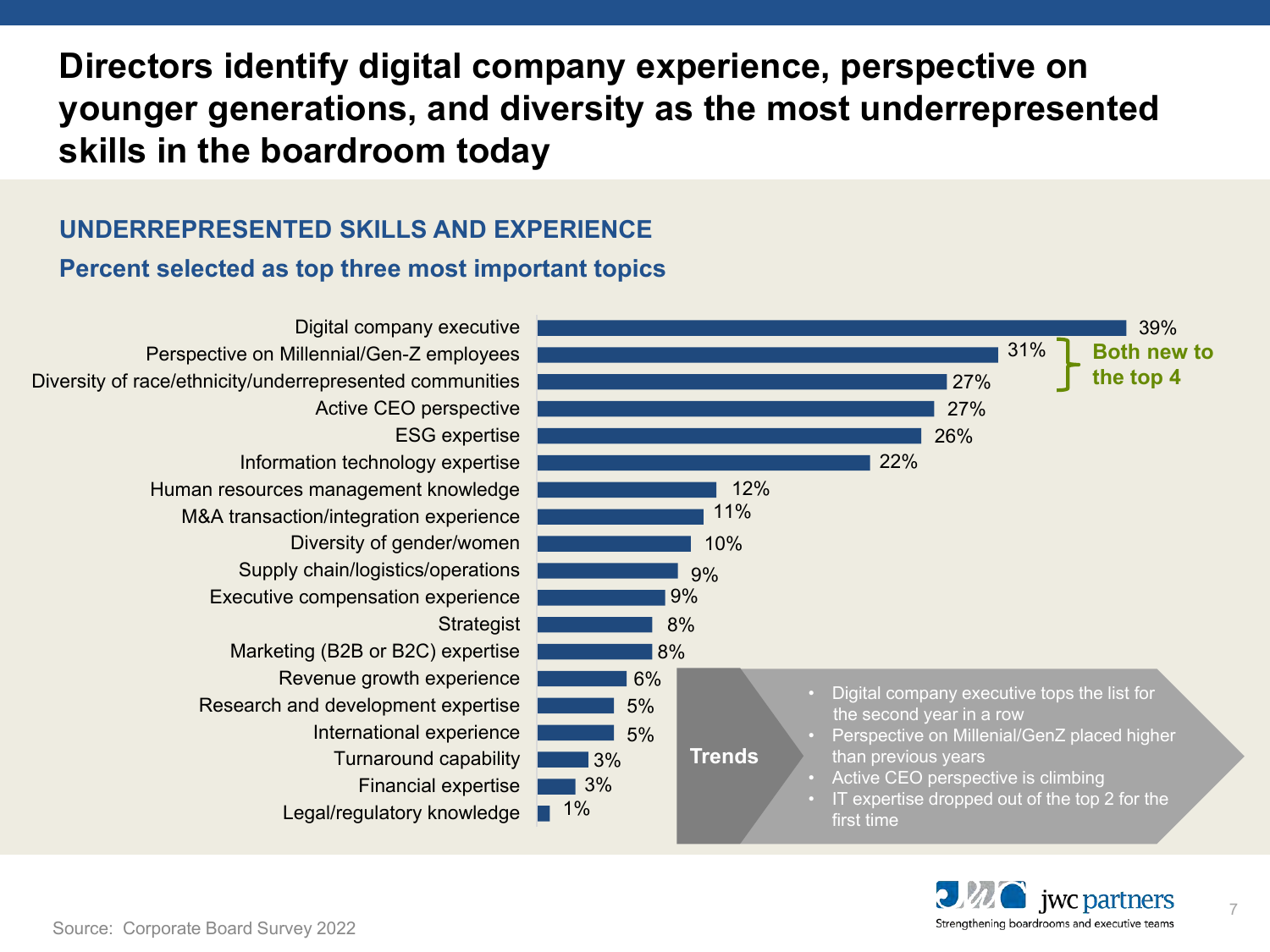## **Most directors report time spent on board activities is 15 to 35 days**

#### **HOW MANY DAYS PER BOARD DID YOU SPEND ON BOARD ACTIVITIES LAST YEAR? (attending meetings/events, reviewing reports, travel, informal meetings/conversations)**





8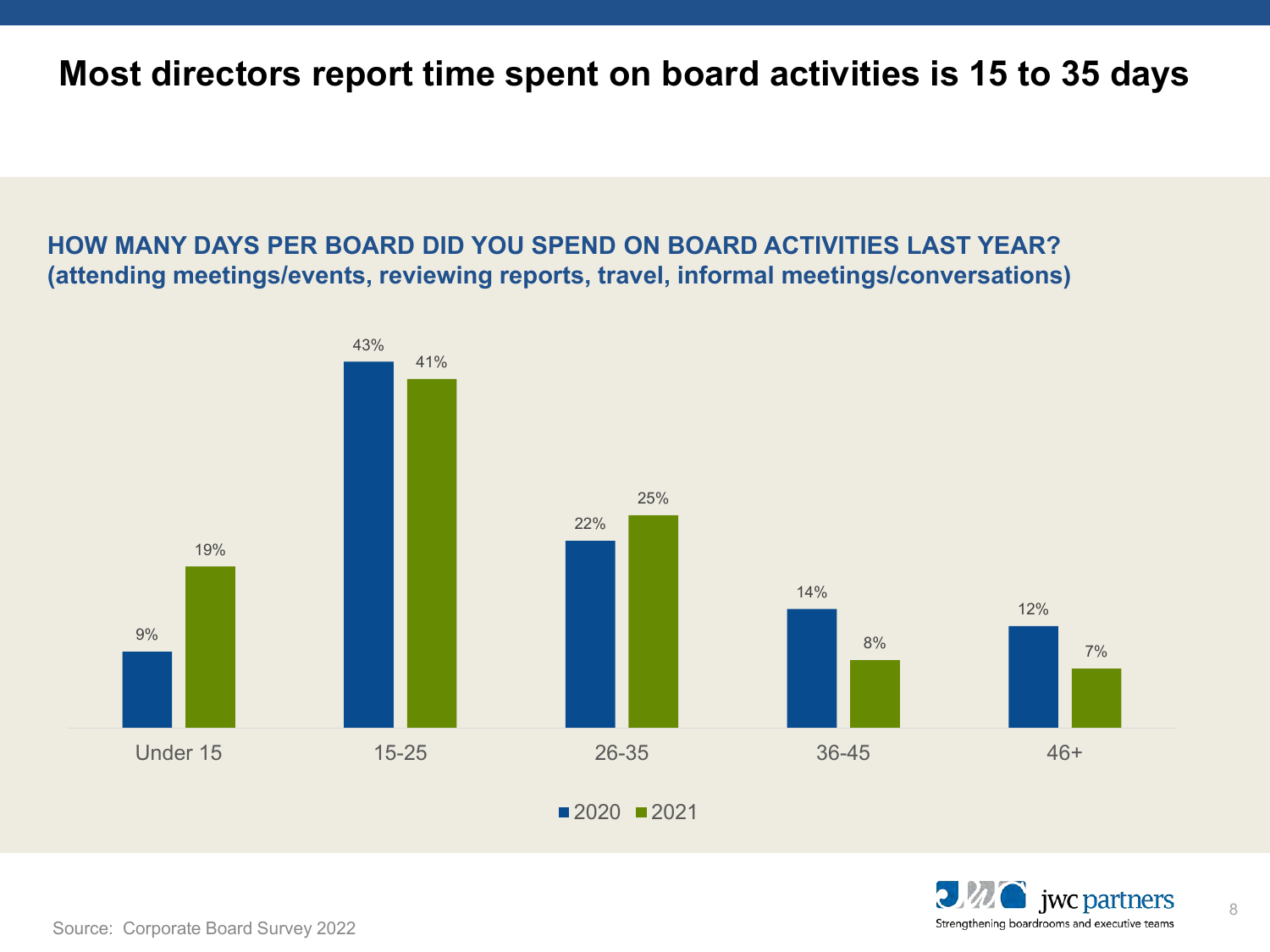## **The expected use of virtual board meetings is increasing**

## **PERCENTAGE OF BOARD MEETINGS EXPECTED TO OCCUR VIRTUALLY IN 2022 AND BEYOND**





9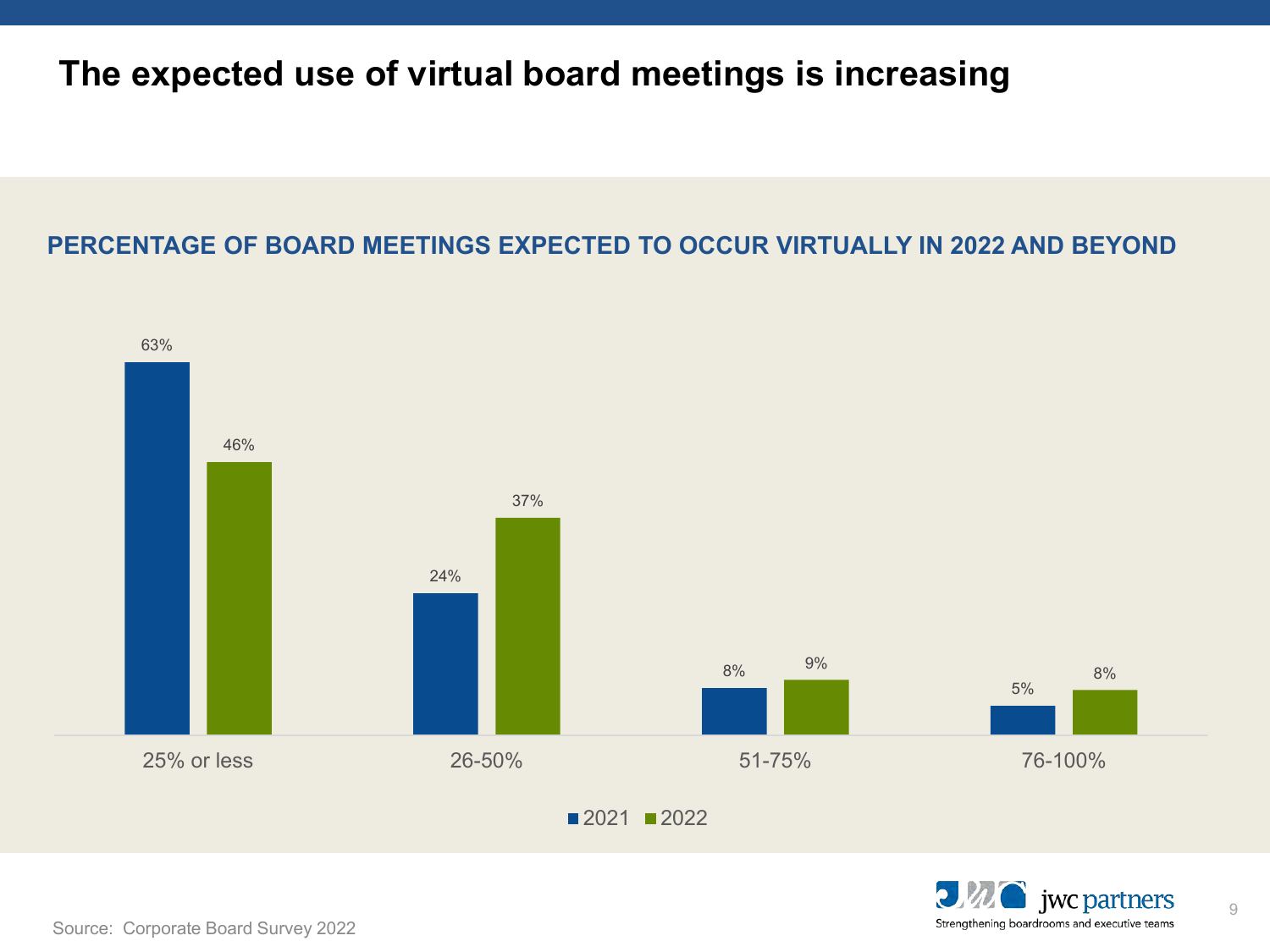**Board size has largely stayed the same since 2020 with boards adding directors mainly to diversify representation and skills**

## **CHANGES IN BOARD SIZE OVER THE LAST TWO YEARS**

## **WHAT PROMPTED BOARDS TO ADD NEW DIRECTORS OVER THE LAST TWO YEARS**





10

Source: Corporate Board Survey 2022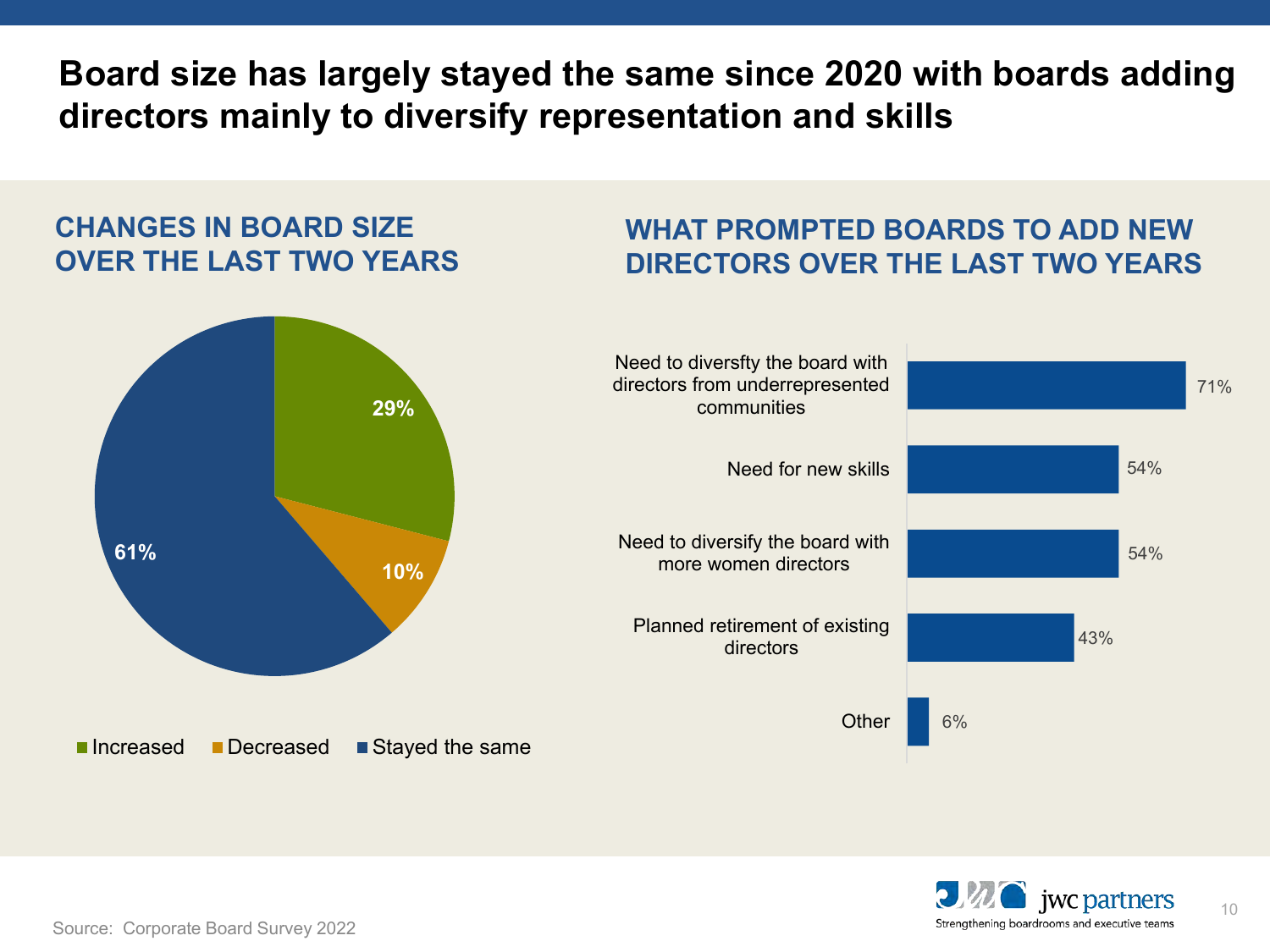# **In the executive suite, strategic perspective, HR and ESG expertise stand out as skills that will become increasingly important**

## **INCREASINGLY IMPORTANT SKILLS IN THE EXECUTIVE SUITE IN THE NEXT 5-10 YEARS Percent of Responses**



**Other**: Team building, People skills, Growth agendas

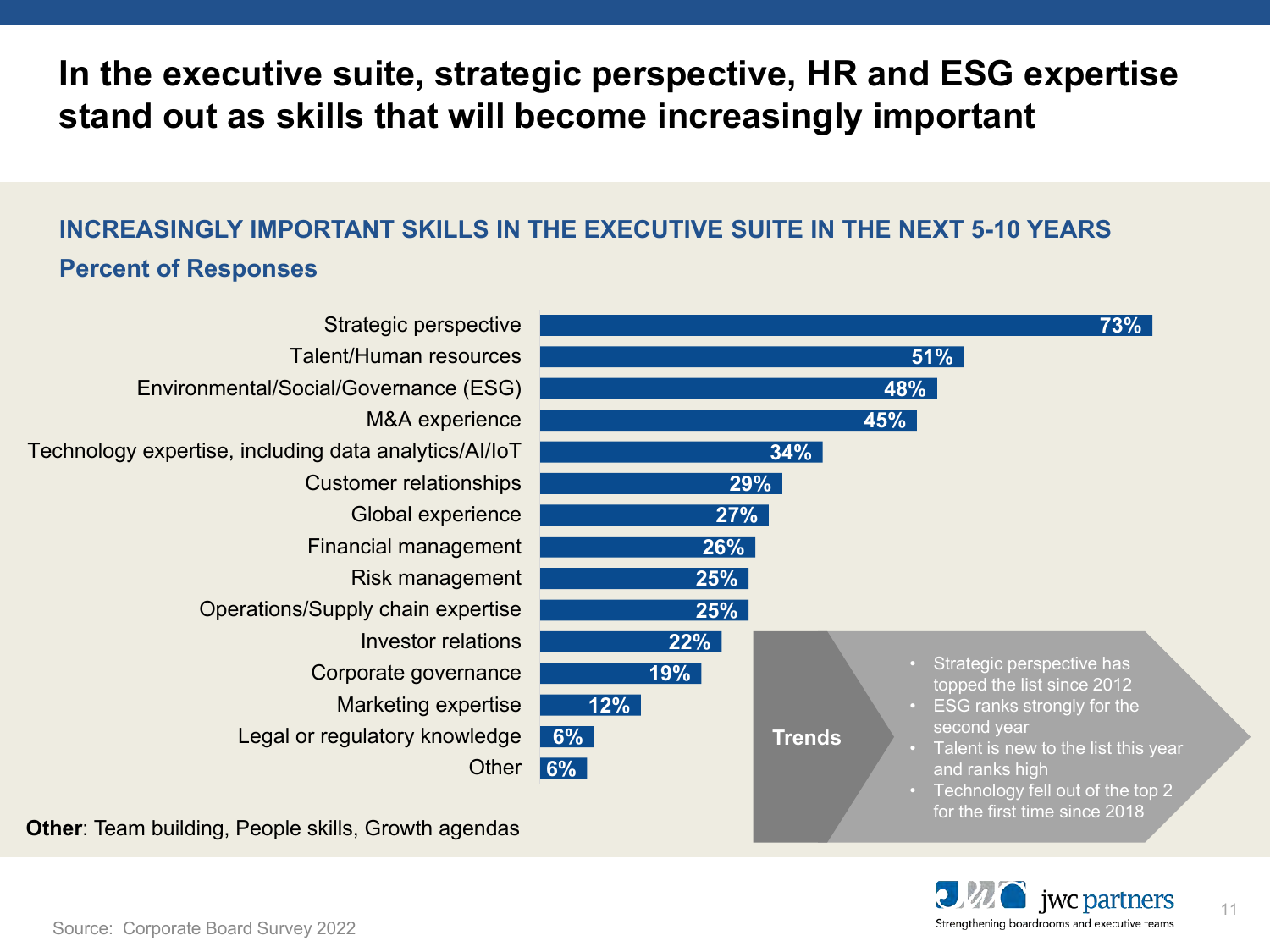**Most directors report that their company's executives are still working remotely at least 2 days per week and the vast majority have a current policy that permits this**

## **COMPANY POLICIES ON REMOTE WORK FOR EXECUTIVE MPLOYEES**



• "Flexible, person to person" • "Depends on role. Operations/sales execs spend more time in office. HR/Finance/Legal mostly remote. IT is in between" **Other\***

## **ARE THESE POLICIES CURRENTLY IN EFFECT?**





12

Source: Corporate Board Survey 2022